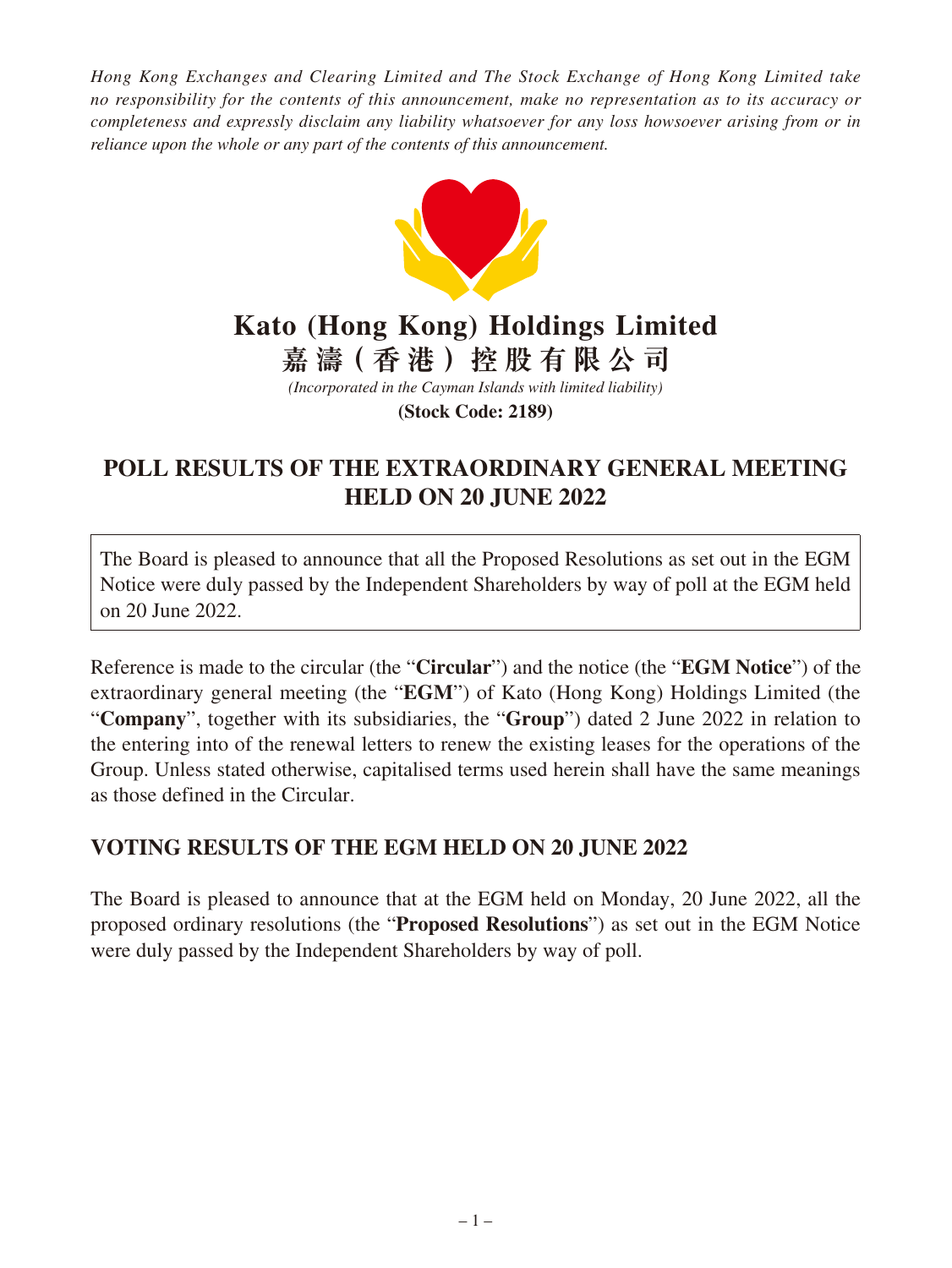The poll results in respect of all the Proposed Resolutions put to vote at the EGM are set out as follows:

|     |                                                                                                                                      | <b>Number of Shares voted</b><br>(Approximate $\%$ ) <sup>(Note)</sup> |                     |
|-----|--------------------------------------------------------------------------------------------------------------------------------------|------------------------------------------------------------------------|---------------------|
|     | <b>Ordinary Resolutions</b>                                                                                                          | <b>For</b>                                                             | <b>Against</b>      |
| 1.  | To approve, ratify and confirm the transactions<br>contemplated under the Kato Elderly Home<br>Tenancy Renewal Letter.               | 32,983,250<br>(99.9985%)                                               | 500<br>$(0.0015\%)$ |
| 2.  | To approve, ratify and confirm the transactions<br>contemplated under the Kato Home for the Aged<br>Tenancy Renewal Letter.          | 32,983,250<br>(99.9985%)                                               | 500<br>$(0.0015\%)$ |
| 3.  | To approve, ratify and confirm the transactions<br>contemplated under the Fai To Home (On Lai)<br>Tenancy Renewal Letter.            | 32,983,250<br>(99.9985%)                                               | 500<br>$(0.0015\%)$ |
| 4.  | To approve, ratify and confirm the transactions<br>contemplated under the Fai To Home (Tuen Mun)<br>Tenancy Renewal Letter.          | 32,983,250<br>(99.9985%)                                               | 500<br>$(0.0015\%)$ |
| 5.  | To approve, ratify and confirm the transactions<br>contemplated under the Tsuen Wan Centre Tenancy<br>Renewal Letter.                | 32,983,250<br>(99.9985%)                                               | 500<br>$(0.0015\%)$ |
| 6.  | To approve, ratify and confirm the transactions<br>contemplated under the Happy Luck Home Tenancy<br>Renewal Letter.                 | 32,983,250<br>(99.9985%)                                               | 500<br>$(0.0015\%)$ |
| 7.  | To approve, ratify and confirm the transactions<br>contemplated under the Tsuen Wan Staff Quarters<br>Tenancy Renewal Letter.        | 32,983,250<br>(99.9985%)                                               | 500<br>$(0.0015\%)$ |
| 8.  | To approve, ratify and confirm the transactions<br>contemplated under the Kato Staff Quarters<br>Tenancy Renewal Letter.             | 32,983,250<br>(99.9985%)                                               | 500<br>$(0.0015\%)$ |
| 9.  | To approve, ratify and confirm the transactions<br>contemplated under the Staff Quarters Tenancy<br>Renewal Letter.                  | 32,983,250<br>(99.9985%)                                               | 500<br>$(0.0015\%)$ |
| 10. | To approve, ratify and confirm the transactions<br>contemplated under the Fai To Sino West Staff<br>Quarters Tenancy Renewal Letter. | 32,983,250<br>(99.9985%)                                               | 500<br>$(0.0015\%)$ |